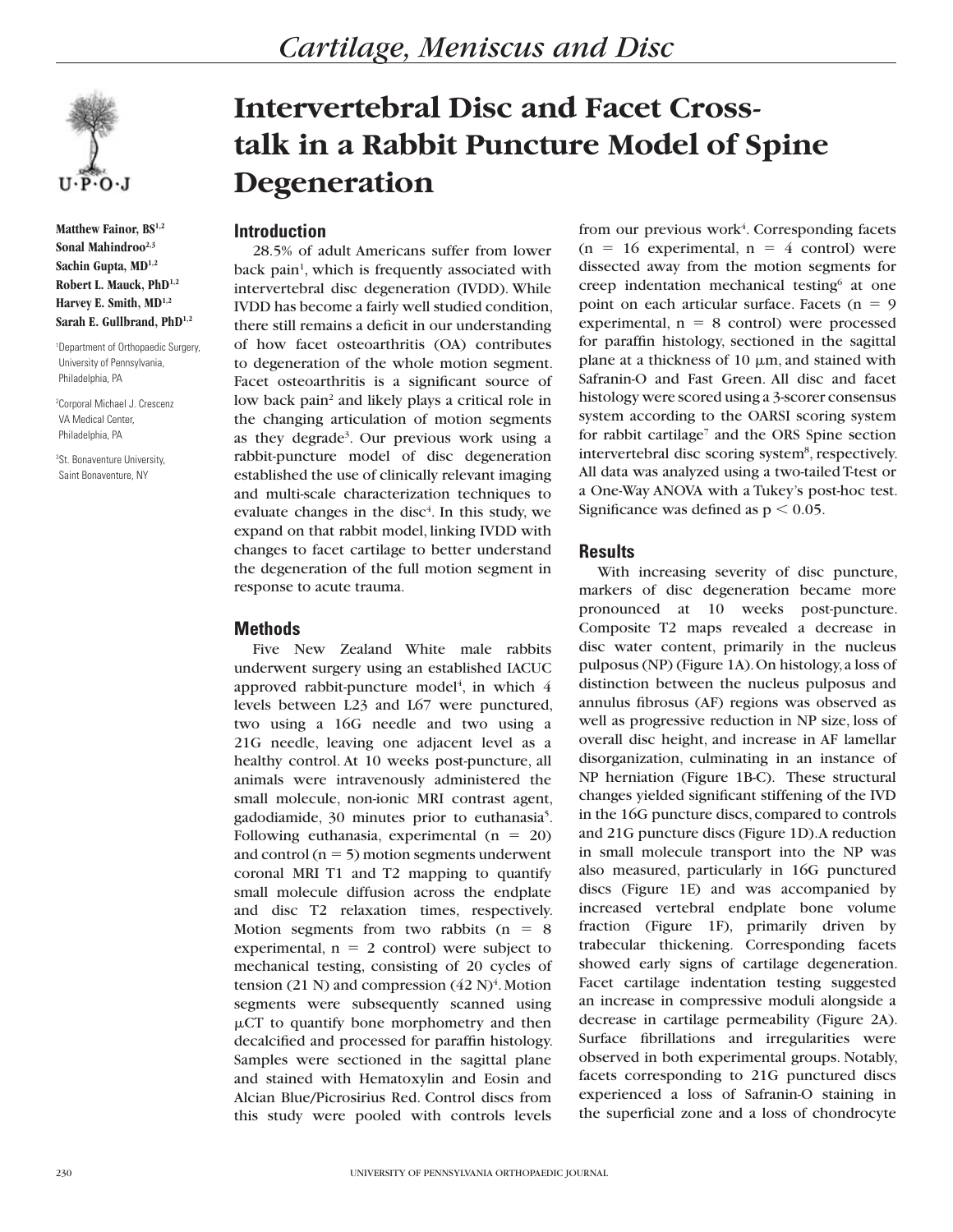

**Figure 1.** For control and puncture intervertebral discs: **(A**) Average T2 MRI maps, **(B)** consensus ORS Spine histology scores, **(C)** representative Alcian Blue/Picrosirius Red histology (scale  $bar = 4$  mm), (D) neutral zone modulus from compression-tension mechanical testing, (E) small molecule diffusion reduction across the endplate, and (F) bone volume fraction as determined by  $\Delta$ CT.



С Control

21G

**16G** 



Figure 2. For control facets and facets corresponding to punctured discs: (A) Permeability and compressive modulus from creep indentation mechanical testing, (B) consensus OARSI scores, and (C) representative Safranin-O, Fast Green histology (scale bar = 100 mm).